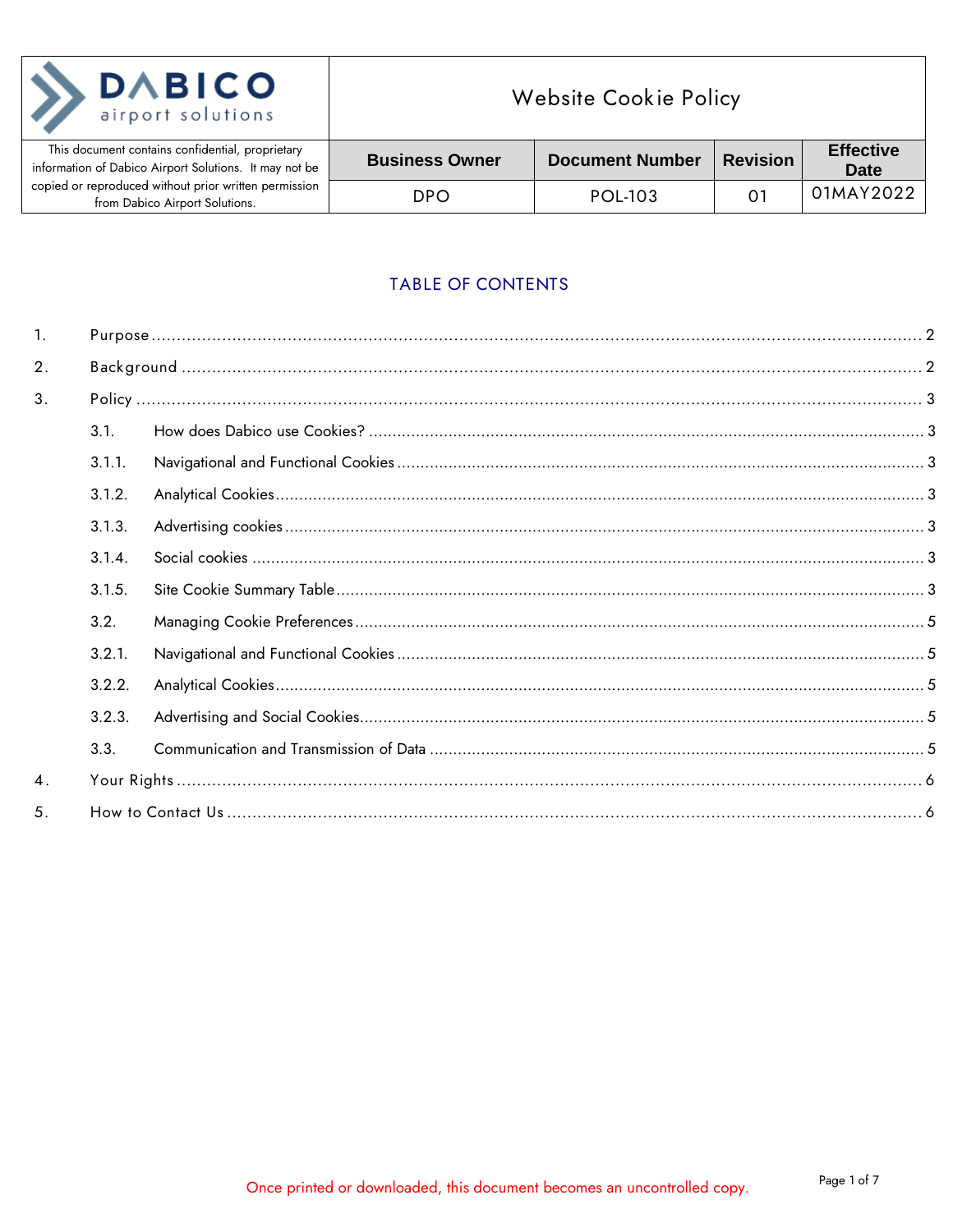| <b>DABICO</b><br>airport solutions                                                                         | <b>Website Cookie Policy</b> |                        |                 |                                 |
|------------------------------------------------------------------------------------------------------------|------------------------------|------------------------|-----------------|---------------------------------|
| This document contains confidential, proprietary<br>information of Dabico Airport Solutions. It may not be | <b>Business Owner</b>        | <b>Document Number</b> | <b>Revision</b> | <b>Effective</b><br><b>Date</b> |
| copied or reproduced without prior written permission<br>from Dabico Airport Solutions.                    | DPO                          | <b>POL-103</b>         | . O             | 01MAY2022                       |

### <span id="page-1-0"></span>**1. Purpose**

Pursuant to article 13 of the European Regulation n. 679/2016, (concerning the protection of individuals with regard to the processing of personal data), Dabico Airport Solutions, (hereinafter "Dabico" or "Company"), provides you with the following information regarding the cookies installed on the domain dabico.com, (hereinafter "Site"), or from other domains accessible through the Site.

### <span id="page-1-1"></span>**2. Background**

Cookies are text strings sent from websites and stored on users' computer hard disks or on any device used to access the Internet (smartphone, tablet etc.). They are transmitted back to the same sites during subsequent visits. Cookies can be stored on the user's computer for variable amounts of time: either permanently, (persistent cookies), or they are erased when the browser is closed, (session cookies).

Cookies are installed by sites you visit, (first-party cookies), or by other websites, (third-party cookies), and are used to perform actions such as computer authentication, session monitoring and storing information regarding the activities of users accessing the site.

Cookies are typically defined by the following functions:

- Navigation and functionality: used respectively for authentication and user experience improvement purposes (i.e. memorization of language preferences)
- Analysis: used by the site manager to collect information about users who visit the site
- Advertising: used to send messages in line with users' preferences collected during web browsing
- Social: used to allow interaction with social networks

Under current legislation, an explicit acceptance of cookies by the user is not required if they are defined as "technical" cookies, i.e. aimed exclusively at transmitting a communication over an electronic communication network.

As indicated by the Data Protection Supervisor, (see General Provision "Identification of simplified procedures for information and acquisition of consent for the use of cookies - 8 May 2014"), the following cookies are considered technical:

- analytical cookies where used directly by the site manager to collect information, in aggregate and anonymous form, on the number of users and how they visit the site
- navigation and functionality cookies
- According to current legislation, prior consent is required for the installation of profiling cookies.

For this reason, when users access the Site, a banner informs users that cookies are adopted, and that Site user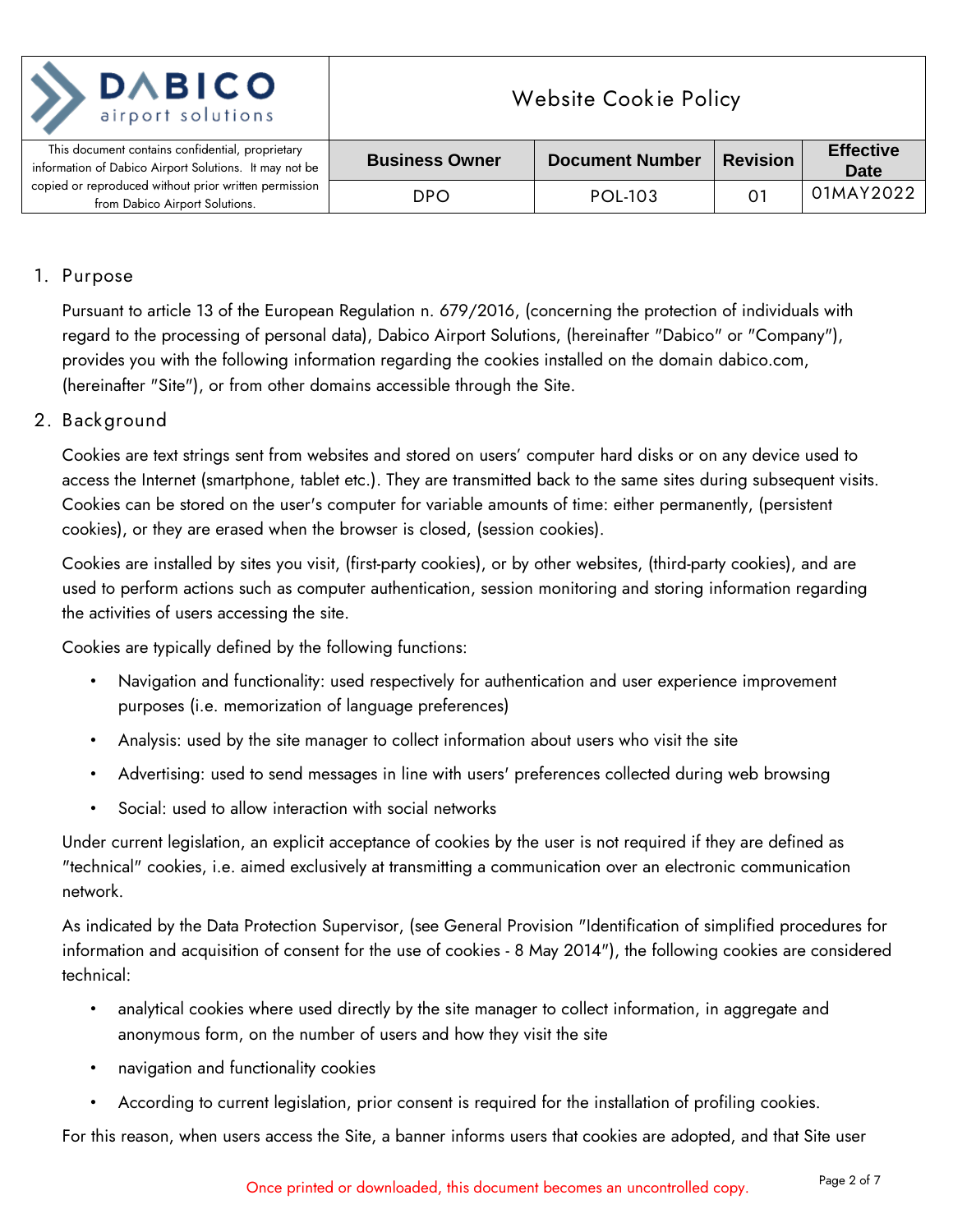| <b>DABICO</b><br>airport solutions                                                                         | <b>Website Cookie Policy</b> |                        |                 |                                 |
|------------------------------------------------------------------------------------------------------------|------------------------------|------------------------|-----------------|---------------------------------|
| This document contains confidential, proprietary<br>information of Dabico Airport Solutions. It may not be | <b>Business Owner</b>        | <b>Document Number</b> | <b>Revision</b> | <b>Effective</b><br><b>Date</b> |
| copied or reproduced without prior written permission<br>from Dabico Airport Solutions.                    | <b>DPO</b>                   | <b>POL-103</b>         | $O^7$           | 01MAY2022                       |

needs to agree or disagree to the use of cookies. Since some of the cookies the Company uses relate to the functionality of the Site, if "disagree" is selected, the site may not work properly. This Policy outlines our data processing practices, where we Process Personal Data gathered from and about Site visitors, our customers, vendors and suppliers.

- <span id="page-2-2"></span><span id="page-2-1"></span><span id="page-2-0"></span>**3. Policy**
	- **3.1. How does Dabico use Cookies?**
		- **3.1.1. Navigational and Functional Cookies**

Dabico uses navigation cookies and functionalities on the Website to allow safe and efficient navigation and use of the Site as well as to improve services provided by the Site. The navigation cookies and features used by Dabico on the Site are "technical".

<span id="page-2-3"></span>**3.1.2. Analytical Cookies**

Dabico uses analytical cookies on the Site, including third-party cookies, to collect information on its use by users (number of visitors, pages visited, time spent on the site, conversions, etc.). For the use of analytical cookies, tools have been adopted that reduce the identifying power and tools to avoid cross-referencing data collected with those that third-party platforms may already have. The analytical cookies used by Dabico on the Site are "technical".

<span id="page-2-4"></span>**3.1.3. Advertising cookies**

Dabico does not use advertising cookies.

<span id="page-2-5"></span>**3.1.4. Social cookies** 

Dabico does not use social cookies that allow users to interact with social networks by sharing content.

<span id="page-2-6"></span>**3.1.5. Site Cookie Summary Table**

This includes Processing Personal Data to be able to manage order and provide the company you represent with our products and services.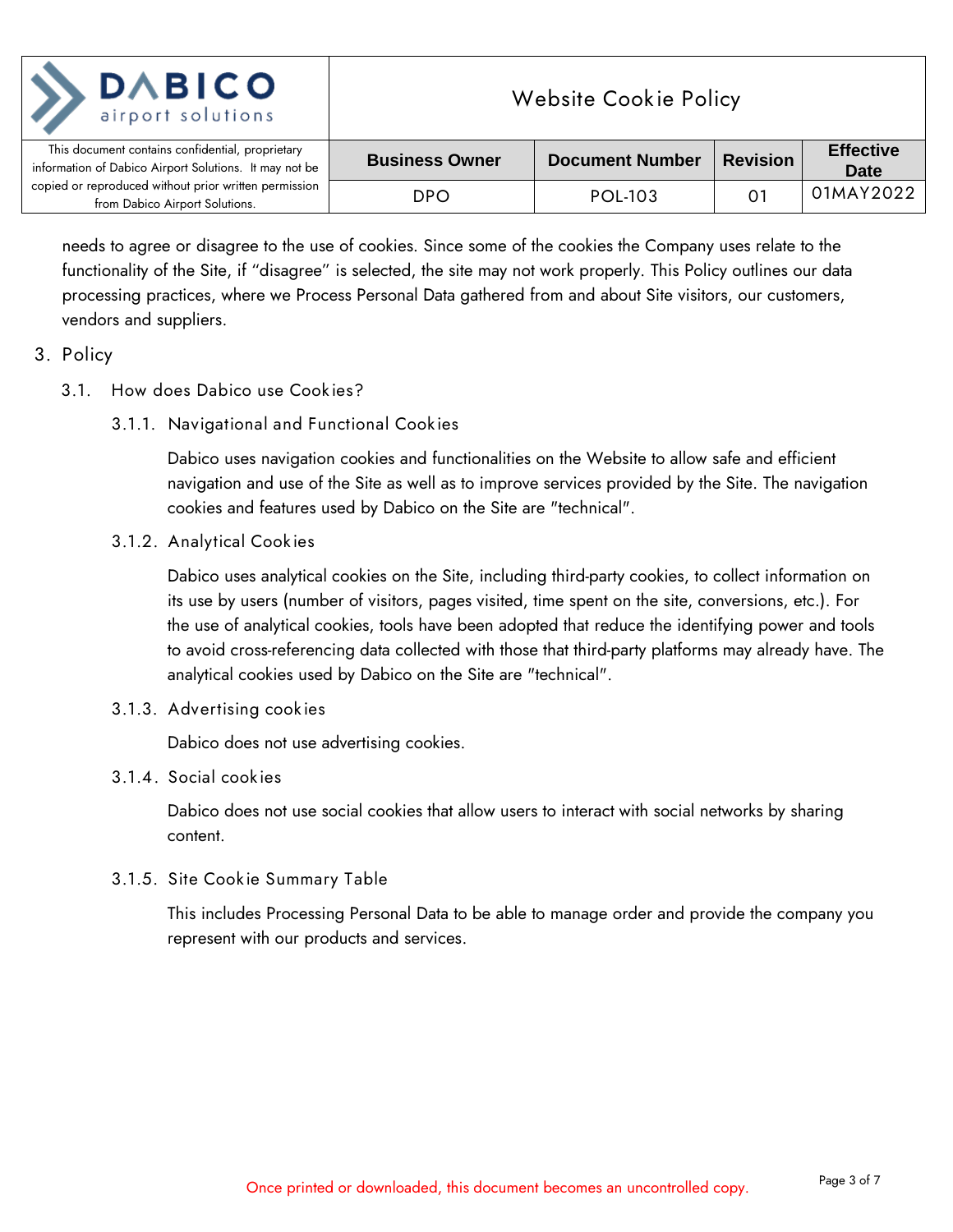| <b>DABICO</b><br>airport solutions                                                                         | <b>Website Cookie Policy</b> |                        |                 |                                 |
|------------------------------------------------------------------------------------------------------------|------------------------------|------------------------|-----------------|---------------------------------|
| This document contains confidential, proprietary<br>information of Dabico Airport Solutions. It may not be | <b>Business Owner</b>        | <b>Document Number</b> | <b>Revision</b> | <b>Effective</b><br><b>Date</b> |
| copied or reproduced without prior written permission<br>from Dabico Airport Solutions.                    | <b>DPO</b>                   | POL-103                | 01              | 01MAY2022                       |
|                                                                                                            |                              |                        |                 |                                 |

♦

 $\overline{a}$ 

| Organization | <b>Cookies</b>                                                                                           | <b>Details</b>                                                                                                                                                                                                                                                                                                    | <b>Type</b>                            | Data                                       | Legal                  |
|--------------|----------------------------------------------------------------------------------------------------------|-------------------------------------------------------------------------------------------------------------------------------------------------------------------------------------------------------------------------------------------------------------------------------------------------------------------|----------------------------------------|--------------------------------------------|------------------------|
|              |                                                                                                          |                                                                                                                                                                                                                                                                                                                   |                                        | Processing                                 | Form                   |
| Google       | _ga,_gat,<br>_gid,<br>_gcl_au                                                                            | Domain: Dabico.com<br>Purpose: Used for analysis and tracking<br>activities<br>Settings: Anonymization of IP addresses;<br>not sharing data with third party (Google);<br>deactivation of Google Analytics' advertising<br>service; acceptance amendment on<br>data processing<br>Duration: Session and permanent | Firstparty<br>technic<br>al cookies    | Google Policy<br>Cookies Policy<br>Opt-out | Legitimate<br>Interest |
| Dabico       | Phpsessid                                                                                                | Domain: Dabico.com, careers.Dabico.com<br>Purpose: Used to start the navigation<br>session of the user<br>Duration: Session                                                                                                                                                                                       | Firstparty<br>technic<br>al<br>cookies | Dabico Policy<br><b>Cookies Policy</b>     | Legitimate<br>Interest |
| Youtube      | Apisid<br>Consent<br>Hsid<br>Login_info<br>Pref<br>Sapisid<br>Sid<br>Sidcc<br>Visitor_info1_<br>live Ysc | Domain: youtube.com<br>Purpose: Used to show video preview in<br>web pages<br>(generally the first frame of the video is<br>shown)<br>Duration: different according to cookies<br>from session to 19 years                                                                                                        | Thirdparty                             | Youtube Policy<br><b>Cookies Policy</b>    | Legitimate<br>Interest |
| Dabico       | $\_c$ srf                                                                                                | Domain: Dabico.com, careers.Dabico.com<br>Purpose: Used for security to validate the<br>origin of the<br>requests<br>Duration: Session                                                                                                                                                                            | Firstparty<br>technic<br>al<br>cookies | Dabico Policy<br><b>Cookies Policy</b>     | Legitimate<br>Interest |
| Dabico       | Media-<br>libraryunlocked                                                                                | Domain: Dabico.com<br>Purpose: Used after user data registration,<br>allow the<br>download of the media library<br>Duration: 1 year                                                                                                                                                                               | Firstparty<br>technic<br>al<br>cookies | Dabico Policy<br>Cookies Policy            | Legitimate<br>Interest |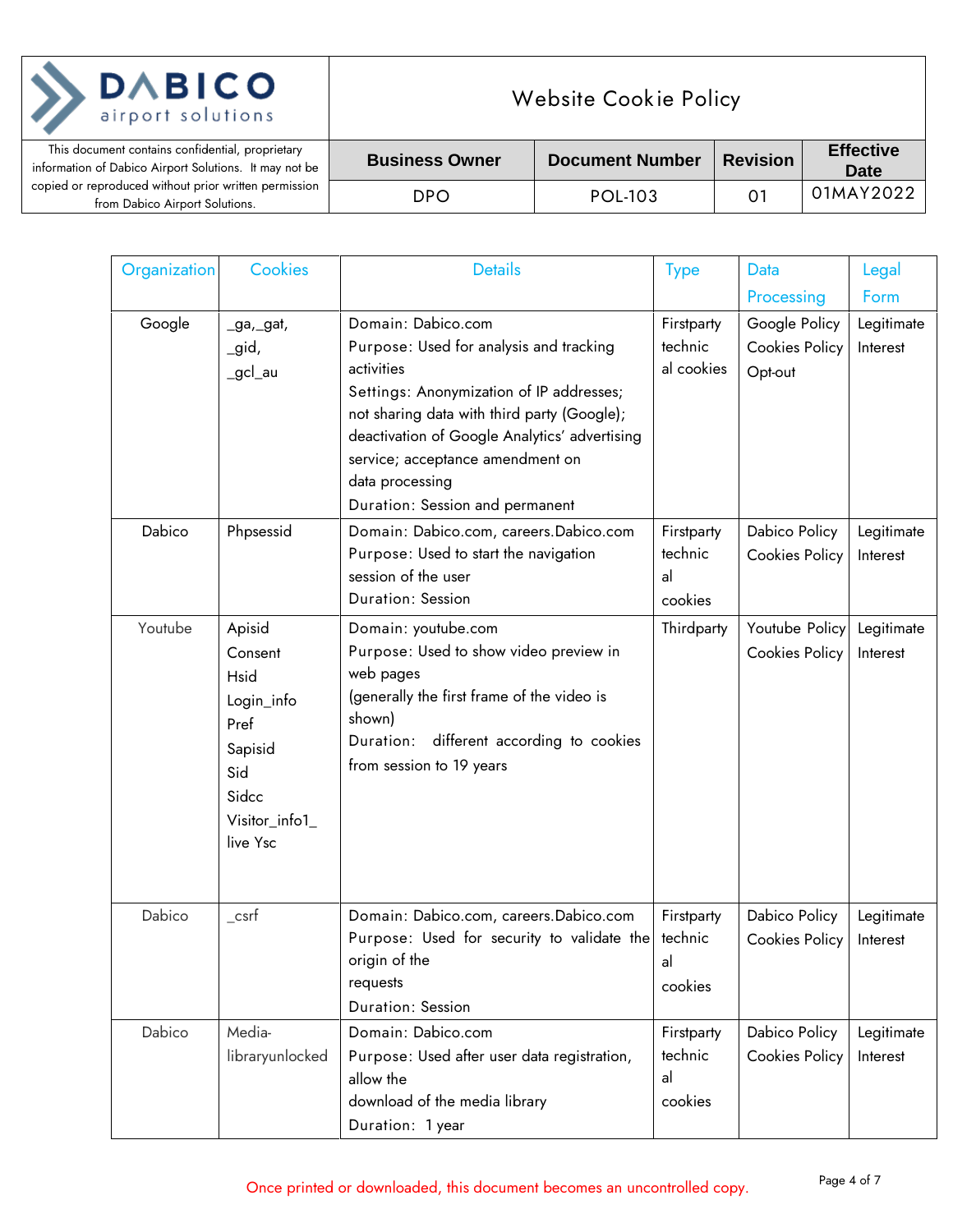| <b>DABICO</b><br>airport solutions                                                                         | <b>Website Cookie Policy</b> |                        |                 |                                 |
|------------------------------------------------------------------------------------------------------------|------------------------------|------------------------|-----------------|---------------------------------|
| This document contains confidential, proprietary<br>information of Dabico Airport Solutions. It may not be | <b>Business Owner</b>        | <b>Document Number</b> | <b>Revision</b> | <b>Effective</b><br><b>Date</b> |
| copied or reproduced without prior written permission<br>from Dabico Airport Solutions.                    | <b>DPO</b>                   | POL-103                | 0.              | 01MAY2022                       |

### <span id="page-4-1"></span><span id="page-4-0"></span>**3.2. Managing Cookie Preferences**

**3.2.1. Navigational and Functional Cookies**

Navigation and functionality cookies are necessary for the functioning of the Site and can be disabled only by preventing their use (by configuring the navigation browser to disable cookies). Instructions on how to disable cookies on leading browsers are provided below:

- Internet Explorer <https://support.microsoft.com/en-gb/help/17442/windows-internet-explorer-delete-manage-cookies>
- Chrome <https://support.google.com/chrome/answer/95647?hl=en>
- Firefox <https://support.mozilla.org/en-US/kb/cookies-information-websites-store-on-your-computer>
- Safari <https://support.apple.com/en-gb/guide/safari/sfri11471/mac>
- Opera <https://blogs.opera.com/news/2015/08/how-to-manage-cookies-in-opera/>

Please note that disabling cookies may limit the functionality of and services provided by the Site.

#### <span id="page-4-2"></span>**3.2.2. Analytical Cookies**

All analytical cookies used on the Site are from third parties. Dabico is unable to control how data is used or stored by third parties. Please refer to the Data Processing column in the table above for details regarding policies adopted by third parts. To prevent the use of analytical cookies, users should refer to the disabling methods provided by each browser, or the specific opt-out features made available by third parties, (see above).

## <span id="page-4-3"></span>**3.2.3. Advertising and Social Cookies**

Under personal data protection legislation, user consent is required for the use of advertising and profiling social cookies. When accessing the first page of the Site, therefore, users are shown a banner with an option to agree or disagree to the use of profiling cookies. The consent to the use of profiling cookies may be modified at any time by accessing this page and changing this preference.

## <span id="page-4-4"></span>**3.3. Communication and Transmission of Data**

Data collected by cookies may be processed by employees and third parties who have been expressly authorized by the Company to process such data and who have received appropriate operating instructions.

This data may also be processed by trusted service providers that perform technical and organizational tasks on our behalf. Such providers work directly with the Company and perform the function of data controller. Data may also be processed by external parties acting as autonomous holders, such as, authorities and supervisory and control bodies. Data collected using cookies, (for example by Google), may be transferred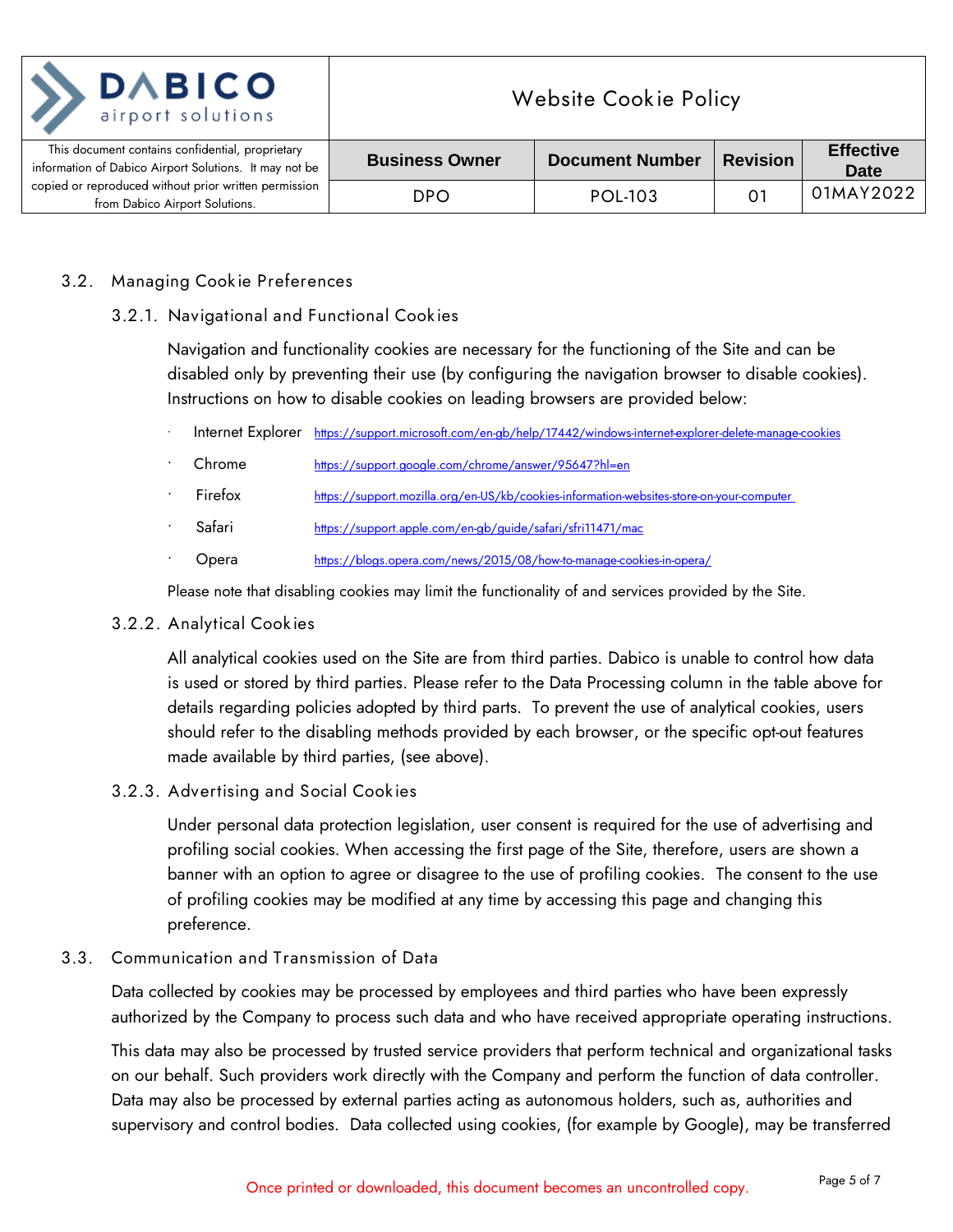| <b>DABICO</b><br>airport solutions                                                                         | <b>Website Cookie Policy</b> |                        |                 |                                 |
|------------------------------------------------------------------------------------------------------------|------------------------------|------------------------|-----------------|---------------------------------|
| This document contains confidential, proprietary<br>information of Dabico Airport Solutions. It may not be | <b>Business Owner</b>        | <b>Document Number</b> | <b>Revision</b> | <b>Effective</b><br><b>Date</b> |
| copied or reproduced without prior written permission<br>from Dabico Airport Solutions.                    | DPO                          | POL-103                | $\mathbf{O}$    | 01MAY2022                       |

to the United States of America and, in compliance with the relevant principles, also for Google Analytics, the level of data protection was deemed adequate by the European Commission in compliance with current legislation.

## <span id="page-5-0"></span>**4. Your Rights**

By contacting the DPO by email dpo@dabico.com, interested parties can ask the owner to access data concerning them, request such data to be deleted, the treatment limitation in the cases provided for by Article 18 GDPR, as well as the opposition to the processing in the hypotheses of legitimate interest of the owner.

Furthermore, if the treatment is based on consent or on the contract and is carried out with automated tools, the interested parties have the right to receive the data in a structured format, commonly used and automatically readable, as well as, if technically feasible, to transmit them to another holder without impediment.

Interested parties have the right to withdraw consent for profiling cookies, as well as to oppose cookies used for marketing purposes, without affecting the functioning and functionality of the site. Interested parties have the right to lodge a complaint with the competent supervisory authority in the Member State in which they usually reside or work or of the State in which the alleged violation occurred.

# <span id="page-5-1"></span>**5. How to Contact Us**

If you have questions or comments regarding this Cookie Policy, or you would like to exercise your privacy rights, if applicable, you can contact us at the following address: dpo@dabico.com or by notifying us in writing at our address:

Attn: DPO Dabico Airport Solutions Plot No: S10128, Jebel Ali Free Zone, Post Box: 61124, Dubai

You may also notify us in writing at the address of our representative in the EU: Attn: DPO Dabico Airport Solutions Germany GmbH Gottlieb-Daimler-Straße 7 63128 Dietzenbach, Germany